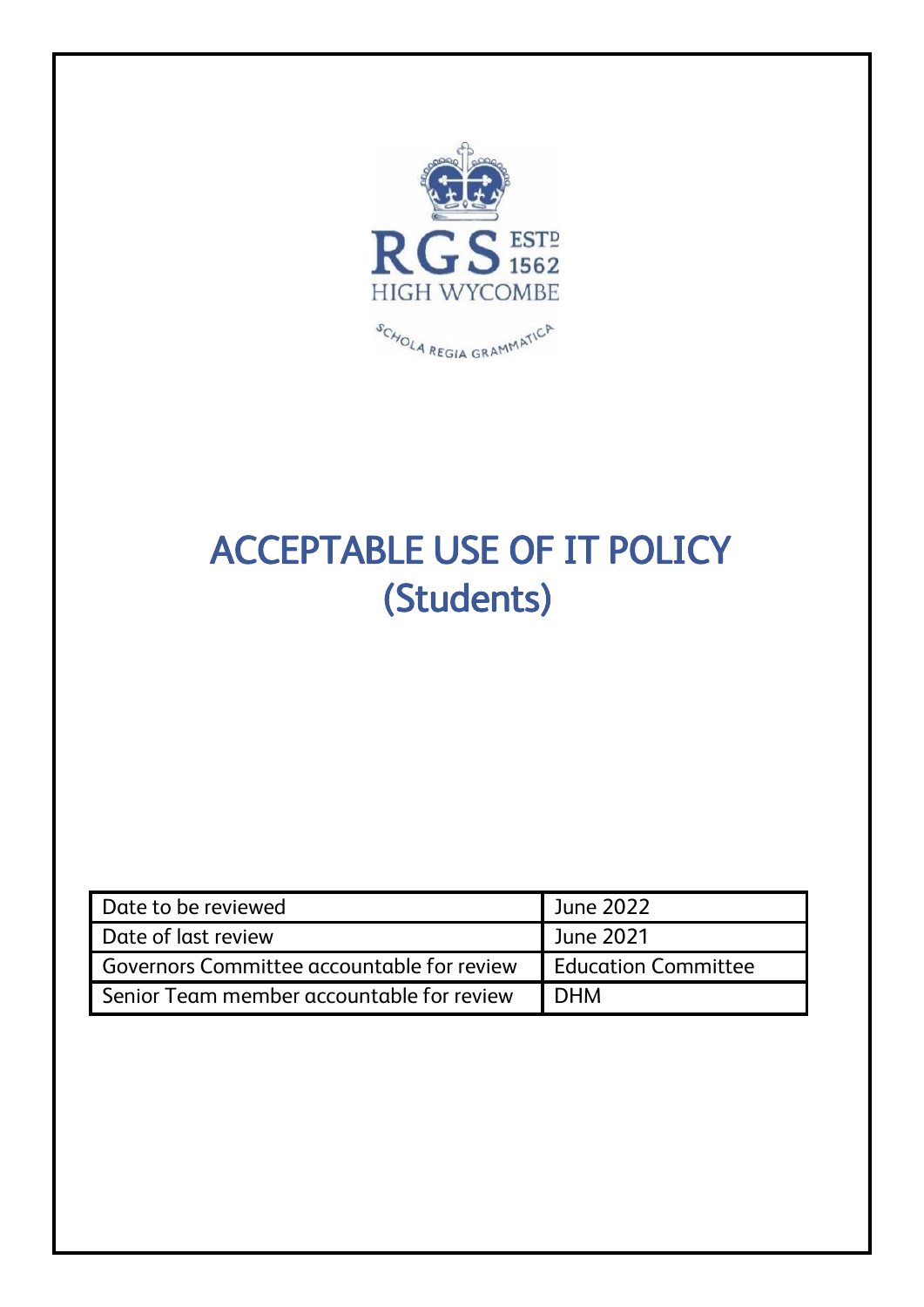# **Introduction**

This Policy applies to all computers fully or partially owned or operated by the RGSHW, and to any computer and mobile device used on its premises whether connected to the school network. This includes:

- The voice and data networks that connect them
- All devices connected to these computers and networks
- All hardware and software associated with these systems
- The information managed by these systems

This Policy applies to all students of the School, including those in Fraser Youens Boarding House. It aims to ensure that all users are aware of how to use IT responsibly and safely. There are additional specific Boarding House guidelines relating to the use of IT.

The RGSHW is fully committed to ensuring that the application of this policy is nondiscriminatory, in line with the UK Equality Act (2010). The RGSHW seeks to implement this policy through adherence to the procedures set out in this document, and through commitment to staff and pupil training.

All information held electronically is secure, and the School fully complies with the Data Protection Act 2018 and the GDPR Act 2018.

This policy should be read in conjunction with other school policies:

- Anti-Bullying Policy
- Behaviour Policy
- Child Protection Policy
- Opportunities and Race Equality Policy
- Pastoral Care Policy
- Preventing Radicalisation Policy
- School Rules
- E-safety Policy

# **General**

The school network and Learning Gateway is a valuable resource that is available to all students, staff, parents and governors via the Internet. Access is not therefore restricted to use at school. To ensure the safe use of this resource, and to help ensure that the system is kept available and in full working order, a series of policies apply. These policies are very similar for each type of user (student, member of staff, parent/guardian, governor). A specific policy has however been produced for each user type, clearly identifying the consequences of misuse. Inappropriate use will not only breach school rules but also may be a criminal offence.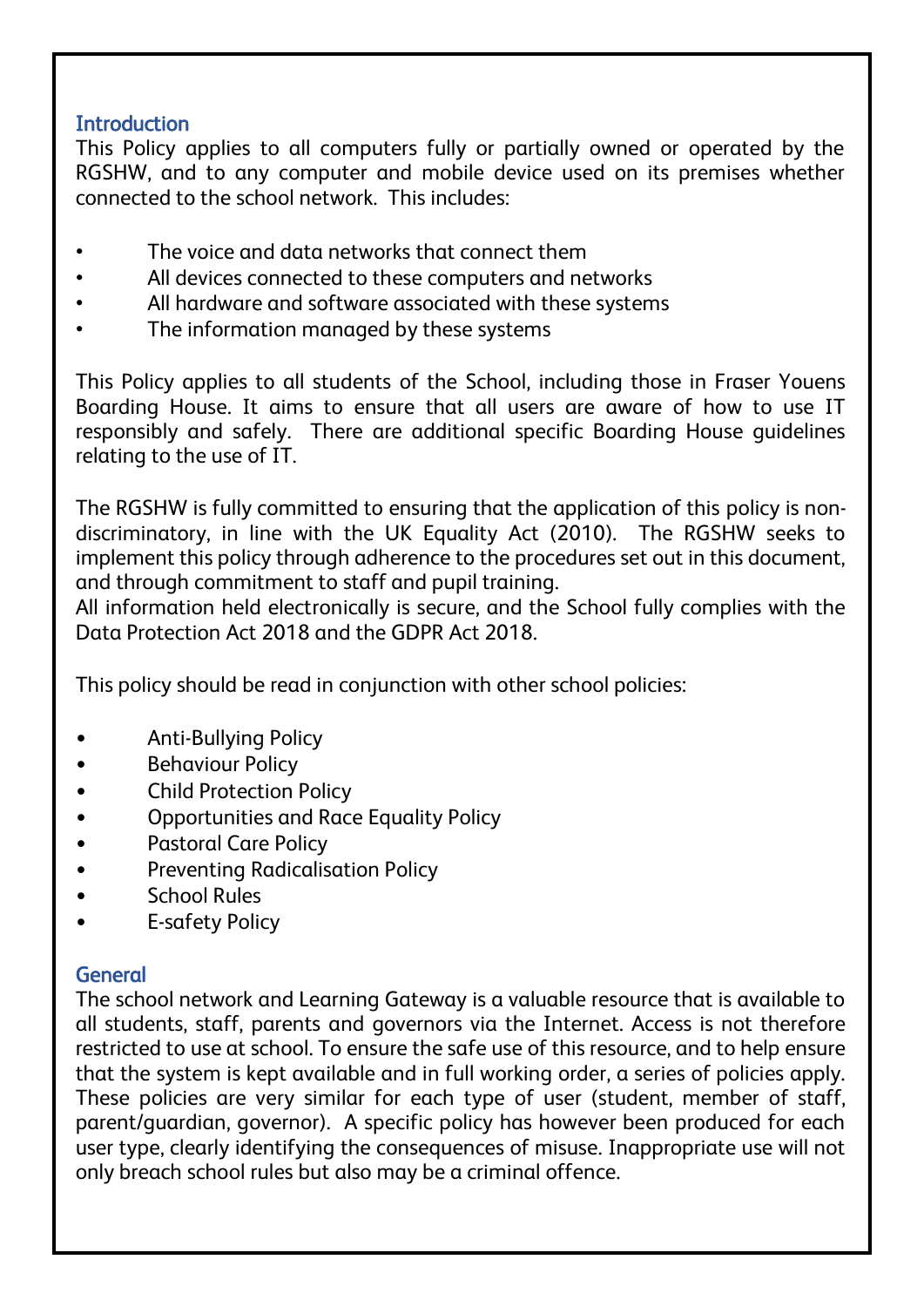All students must read and sign this policy at the beginning of each year, or after each major revision; their use of both internet and/or email at school is dependent upon this.

## Data Access

This Policy aims to comply to all relevant aspects of the GDPR and data protection legislation as amended from time to time. Boys must ensure that they do not hold information of a personal or sensitive nature either on their devices or on USB sticks that are used in conjunction with RGS work. The RGSHW will undertake to educate boys on the scope of information of this nature.

Furthermore, the RGSHW will undertake to limit the use of USB sticks by training all boys to store information in their OneDrive accounts.

## Aims and scope

Each individual is responsible for his/her actions.

This Policy relates to the use by RGSHW students of all the School's IT and communication systems. The School provides the IT and communication systems for the purposes of the student's work and the use of these systems at all times is subject to this policy. Any breach of this policy by a student's use of the School's IT systems will be considered a disciplinary issue. This Policy applies to all students who use the School's IT systems.

All individuals are expected to respect and observe policies and procedures governing:

- The privacy of and/or other restrictions placed on data or information
- The ownership of software and/or other assets pertaining to computers or network systems
- The finite capacity of computers or network systems.

The policy and procedures will ensure that:

- All students will be responsible users and will stay safe whilst using the internet and other online technologies for educational, social, and recreational purposes.
- The school endeavours to ensure that IT systems and users are protected from misuse (whether accidental or deliberate) that could compromise the safety of individuals or systems.

# All students should be aware of the following:

- 1) Computer storage areas are school property
- 2) All network activity is monitored and recorded
- 3) All emails (even when deleted) and their history are logged and archived
- 4) Members of the IT staff may look at any files and communications to ensure that the system is being used responsibly
- 5) IT staff can view your computer screen at any time, from anywhere on the school network without you knowing about it

The following are not permitted: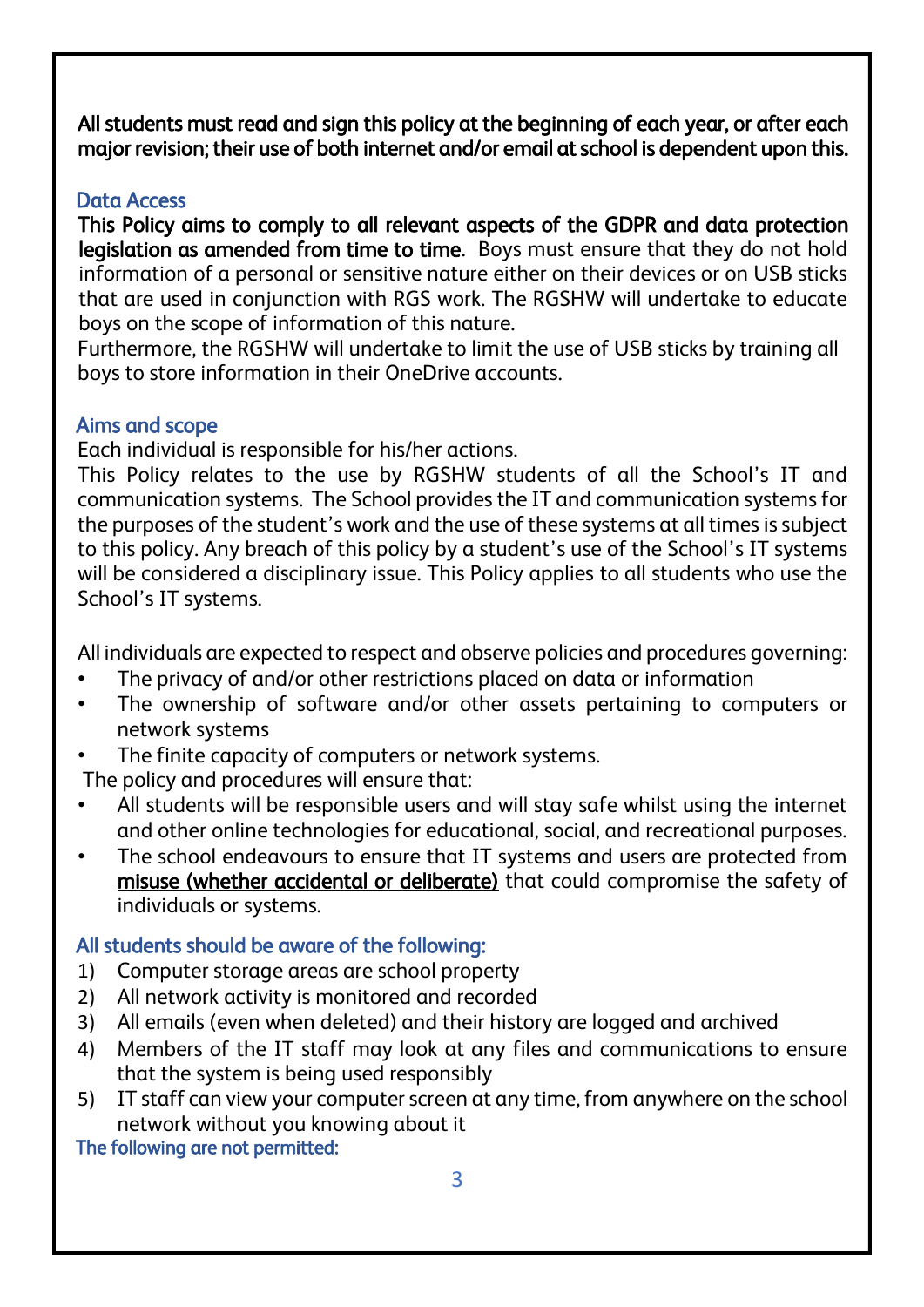#### • BYPASSING OR ATTEMPTING TO BYPASS THE SCHOOL INTERNET FILTERING SYSTEMS BY USE OF PERSONAL HOTSPOTS, VPNs or by any other means. This is considered an extremely serious offence and will be dealt with as such

- Use of another person's username and password
- Trespass in the folders, work, or files of other people
- Hacking or access with intent to cause damage
- Sending, displaying, accessing, or trying to access any obscene or offensive material
- Using obscene or offensive language
- Harassing, insulting, or attacking others through electronic media
- Violating copyright laws
- Revealing any personal information, the home address or personal phone numbers of yourself or other people to anyone on the internet, unless specifically authorised by parent, carer or teacher
- Downloading games or other executable programs
- Intentionally wasting limited resources or time on unnecessary or unauthorised activities (including playing games)
- Moving or changing any computer or associated equipment unless specifically requested and authorised by a member of staff. Damage caused by unauthorised persons may be considered a criminal offence.
- Commercial activities for profit, excluding Young Enterprise
- Carrying on a private business
- Undertaking financial transactions on behalf of the school unless authorised

#### Additional Information

- The Internet is provided for you to conduct genuine research and communicate with others. All the sites you visit are recorded. Remember that access is a privilege not a right, and that access requires responsibility at all times
- During lessons, teachers will guide you toward appropriate materials.
- You are required to log on with your own username, which will remain with you throughout your time at school
- You have your own password (for both the school network, Microsoft apps (Teams, Sharepoint), and the VLE) to allow you to log on. You should never reveal your password to anyone else. If you think someone has learned your password, change it immediately.
- Network passwords must never be given to anyone else, unless with the Director of IT's permission. Passwords should be changed at regular intervals – at least once a year and you must use a strong password. A strong password is at least twelve characters long and includes at least three of the four character classes (upper case letters, lower case letters, numbers and symbols); it should not include repeated sequences of letters or numbers. Your password should not be based on your own name or username, for example: smith 123.
- Do not write your password on anything you leave unattended.
- Remember that a school is a public place. Always make sure that you have completely logged off or locked the computer before leaving it unattended. Failure to do so will be considered a contravention of school policy. If an offence has been committed by some other person on your unattended computer, this may be considered as facilitating the Misuse of a Computer, which is a criminal offence. You are never allowed to use another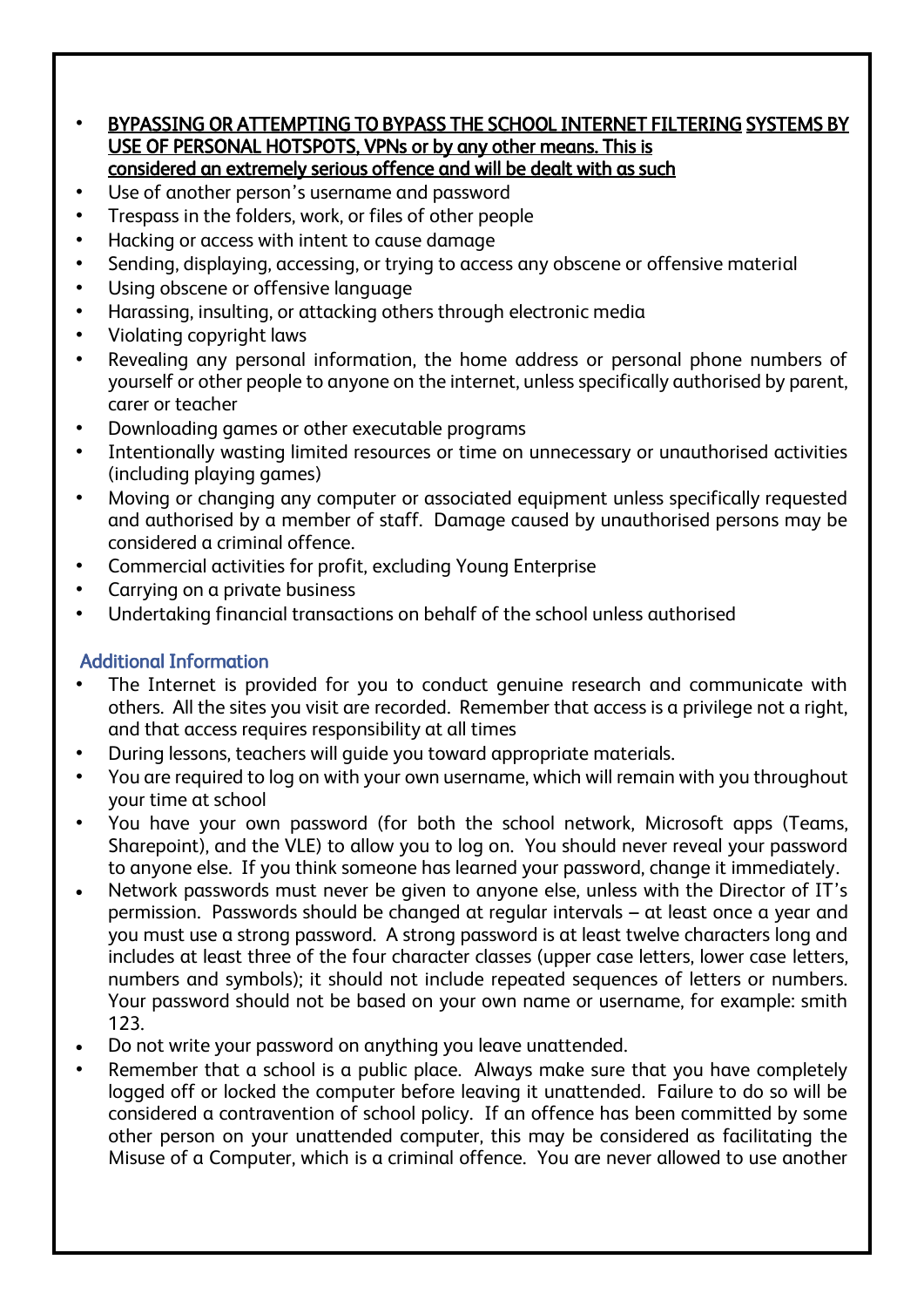person's username and password. This is considered a criminal offence under the Computer Misuse Act 1990.

- If you are doing shared work, you must keep a copy of the work in the school's Office 365 cloud storage.
- You must not access or attempt to access the folders, work or files of another person. All unauthorised access is considered a criminal offence under the Computer Misuse Act 1990.
- You must not damage data, computers, computer systems or computer networks. This includes unauthorised access to any files or programs. Damage or unauthorised access may be considered a criminal offence under the Computer Misuse Act 1990.
- Programs may only be installed on a computer by a member of the IT administration department.
- You may not copy software contrary to the provisions of the Copyright, Designs & Patents Act 1988.
- You may not install, copy or transmit obscene material. Doing this may be considered a criminal offence under the Obscene Publications Act 1959/1964.
- Eating, drinking or the use of aerosol sprays near a computer may cause serious damage and are strictly prohibited.
- If a "virus alert" occurs when transferring work files from a memory stick, please inform your teacher and a member of the IT staff immediately. We encourage students not to use USB sticks, but rather to store their work in the cloud.
- You may not take RGSHW owned or provided computer equipment off-site without formal authorisation.
- You should not switch off a computer during the school day unless it has completely locked up or is unlikely to be used again that day.
- E-mail correspondence is not private. Your e-mails can easily be intercepted, copied, forwarded and stored without your knowledge. You must take into account the fact that any e-mail you send may be read by a person other than your intended recipient.
- You should treat any attachments which contain important or confidential material in the same manner as the email in terms of security.
- All messages and files are automatically scanned for viruses before being introduced into the network, but this does not provide a complete guarantee of protection. You should therefore, be very careful opening e-mails and attachments to e-mails from unknown sources. If you have any doubts about opening an e-mail or attachment, you should speak to a member of the IT team.
- You must not under any circumstances send messages or attachments, which are:
	- o Abusive, including the use of foul language
	- o Malicious
	- o Discriminatory in any sense for example concerning sex, sexual orientation, age, race, religion, gender or disability

Defamatory about any other person or organisation bullying or intimidating in content. This applies either within the School or outside the School and to individual or internet websites, and to all social networking platforms. If you receive any such messages from outside the School you must report them to your Form Tutor, your Head of Year or the IT Manager. You must not forward them either within or outside the School. If you send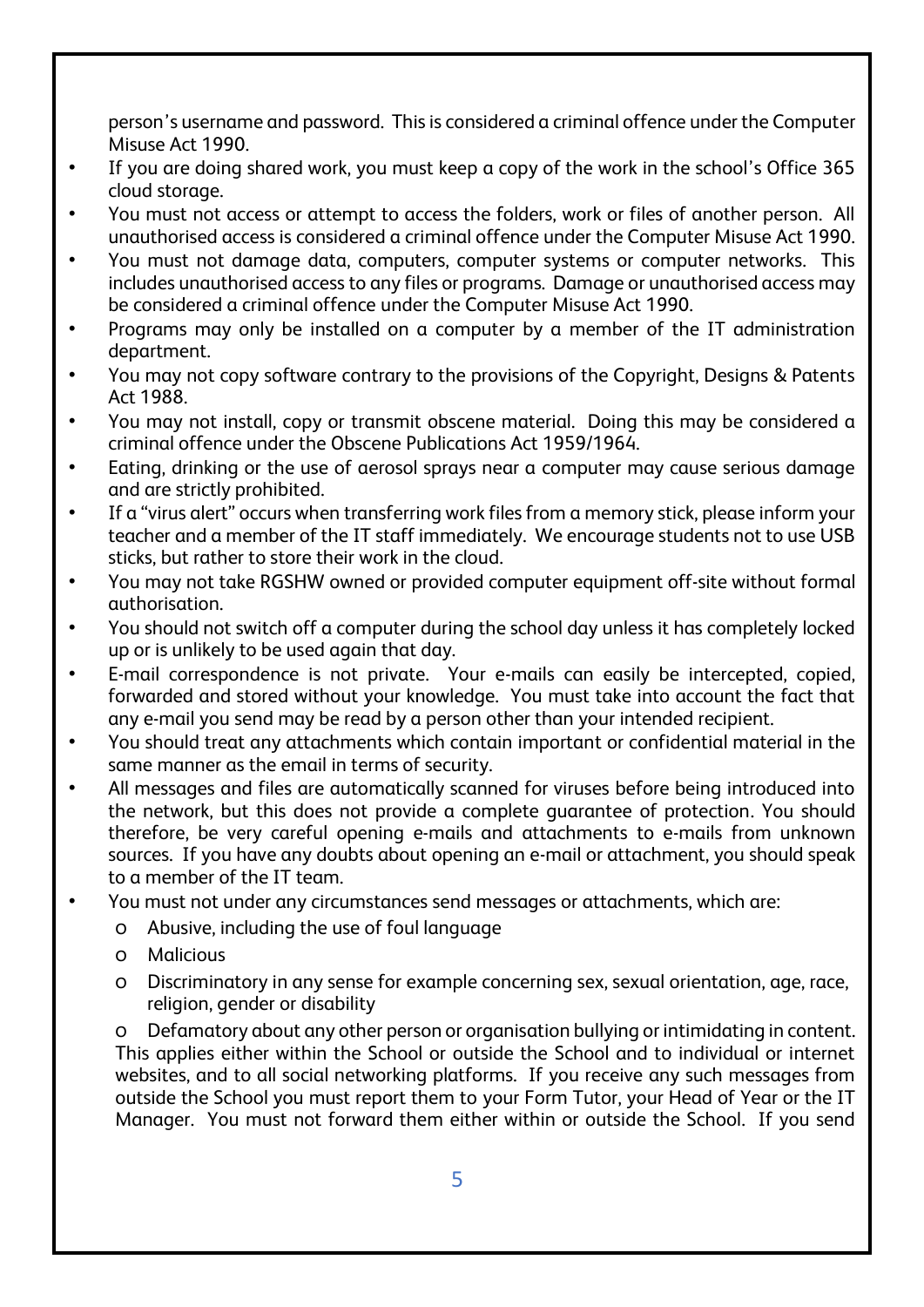emails of the type described about this will be considered a disciplinary offence and treated accordingly.

#### **Monitoring**

- Searches on the internet and web addresses are monitored. The IT technicians will alert senior staff where there are concerns and prevent further access when new sites that are unblocked are found.
- iPad use is constantly being monitored via the Mobile Device Management software. You must not remove this software from your iPad under any circumstances.
- Monitoring of the content of emails or telephone calls is not routinely carried out but may be carried out in some circumstances, such as: o Where the school has reasonable grounds to believe that a student is breaching this or any other policy of the school
	- o For the purpose of assisting in the investigation of wrongful acts
	- $\circ$  To comply with any legal obligations
	- $\circ$  For the purpose of defending or prosecuting any legal action brought against the school.

## File Security

- You have your own area for storing work in the cloud OneDrive and SharePoint. This means that you can access your work from any network station
- You are not permitted access to work station and network drives other than those provided at login, nor are you permitted to alter or save files outside your own area (except in the authorised shared areas)
- You may not boot up network stations from a USB stick or CD. Unauthorised users attempting to do so will be in breach of the Computer Misuse Act
- An automatic and regular search will be made for any executable program and zip files stored in user areas. These will be noted, automatically logged against the user and the user notified. If the user cannot provide a satisfactory reason for them, appropriate action will be taken, including informing the appropriate authorities as deemed necessary.

## Access to Software

- All users receive desktop icons and start-menu-shortcuts to all the main application programs and common utilities
- You are guided onto the network via shortcuts set up for each of the curriculum subjects and chosen at log on. This provides shortcuts/icons to programs that are relevant to the study of that subject as well as any shared documents provided by the subject teachers. You have read-only access to these shared documents but may copy them for your own use. Attempts to modify these are in breach of the Computer Misuse Act
- You can only access software and other resources as made available to you through these subject shortcuts. For example, students do not have access to the Staff areas. Access to certain resources such as Internet software may also be removed for certain network users, where found to be necessary
- Use of the main software packages is continually audited for each user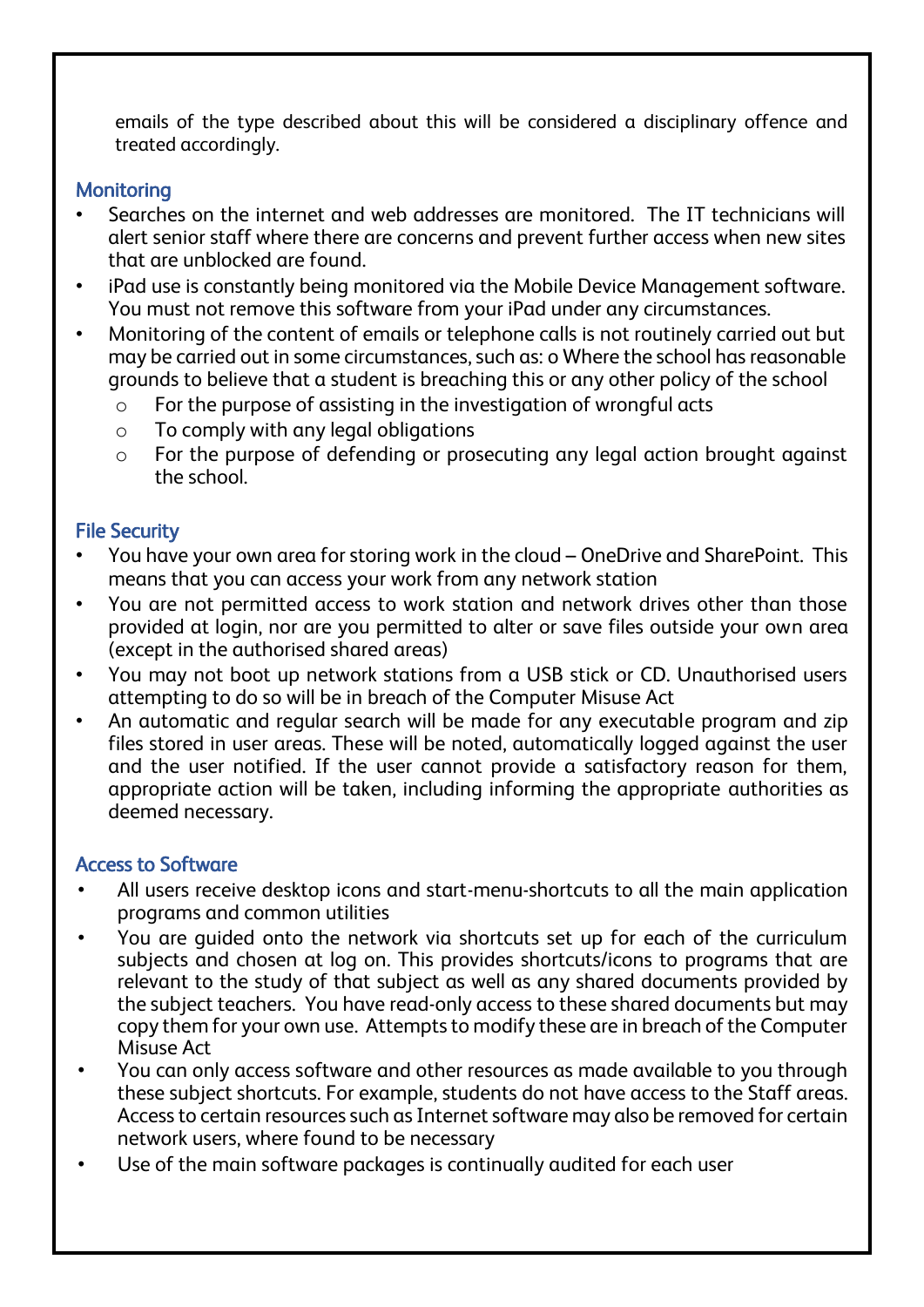• Sites visited on the Internet are also audited and filtered by the Network's Firewall in accordance with Bucks Local Authority and School rules. If you continue to attempt to access sites blocked by the Firewall or you attempt to bypass the Firewall, you are in breach of the school policy. Where a site is blocked and is required for schoolwork, the IT staff may be requested to ask for the site to be unblocked via your subject teacher.

#### Computer and other equipment not provided by the School.

- If vou bring a laptop, mobile device, personal music player, and/or any related or similar equipment onto School premises, you must ensure its security at all times. Never leave these items unattended in public places such as changing rooms. You should lock items away in your locker or hand them to appropriate staff. The school accepts no responsibility for the loss of these items
- If any equipment described above is lost or stolen, you must immediately report the incident to your Form Tutor or Head of Year
- You may only connect your laptop, or mobile device to the network, wirelessly with your credentials. You must not tether any devices to any 4G/5G connections which are not supplied by the school. You must not connect any or a personal music player or any gaming device without express authority from the ICT Manager. You should be aware that the school has in place measures to prevent this. Any breach of this rule will be treated as a disciplinary offence and will be treated accordingly
- You should ensure that any personal device used in school for schoolwork is brought in fully charged. There are no charging facilities provided at school, and students should not attempt to plug in devices to the school electrical circuits

#### Access to Printers

You should manage printing sensibly and not waste either ink or paper.

#### **Consequences**

- *1.* Violations of the above rules will result in a temporary or permanent ban on your use of the school network. The more serious breaches, or repetitive breaches, will result in more significant consequences
- *2.* The more significant consequences will be in line with our behaviour management policies and will include detentions, formal warnings and exclusions
- *3.* Specifically, any student who tries to bypass the RGS internet filtering system will be in breach of the School's ICT policy and will face severe sanction
- *4.* When applicable, the police or local authorities may be involved.